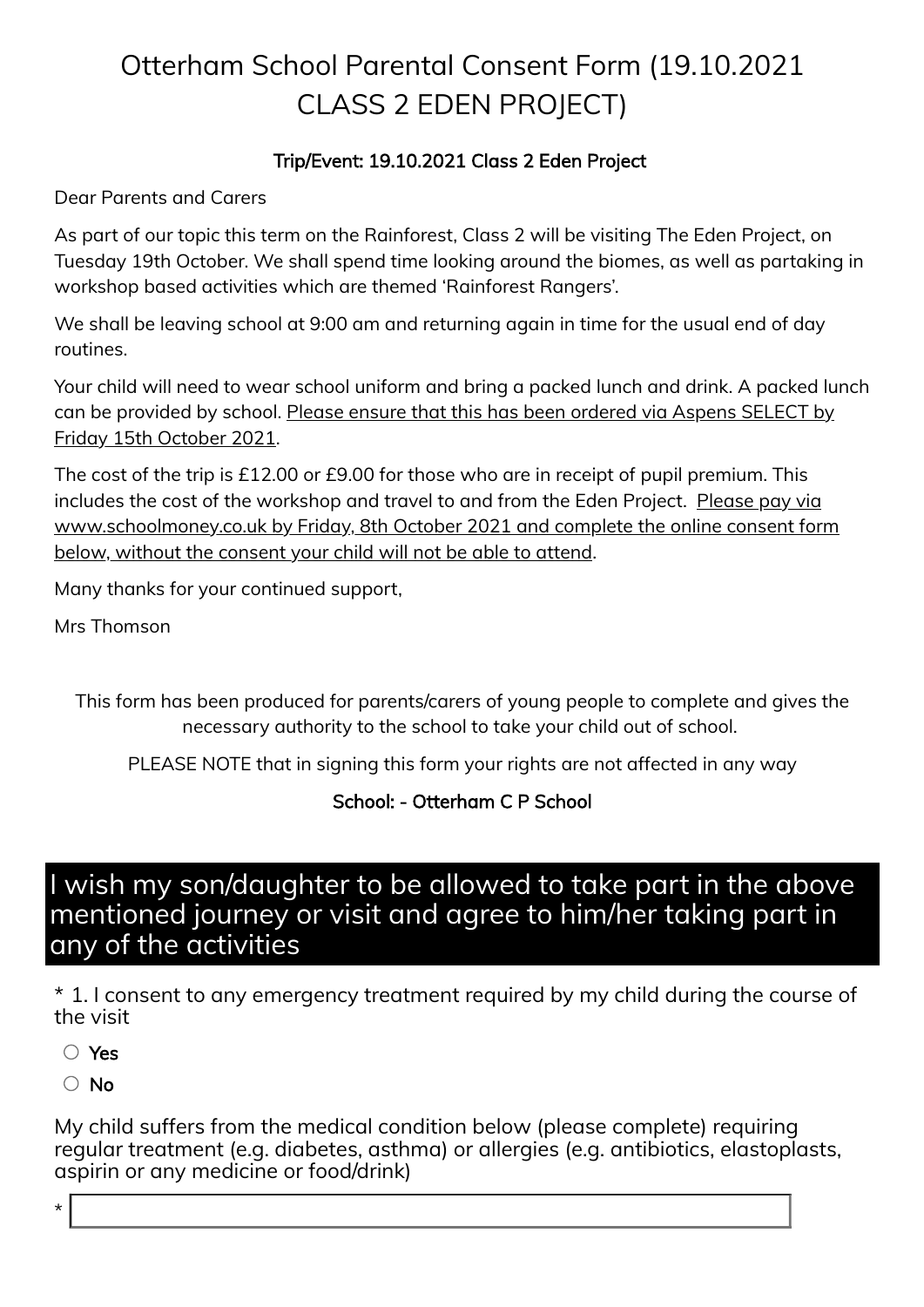\* 2. I confirm that my child does not suffer from any medical condition requiring regular treatment

- Yes
- No
- \* 3. If your child suffers from a particular complaint, is the school aware?
- Yes
- No
- \* 4. Is your child receiving treatment at present?
	- $\circlearrowright$  Yes, please send in details
	- No
- \* 5. Does your child have any special dietary needs?
	- Yes
- No

Emergency Contact Person

Emergency Contact Phone Number/Mobile

\*

\*

Name of GP

\*

Phone Number of GP

\*

Date of last Anti-tetanus injection

\*

\* 7. I consent to my child travelling by any form of public or contracted transport and/or in a motor vehicle driven by authorised staff members.

Yes

○ No

8. I acknowledge the need for him/her to behave responsibly at all times

Yes

The Governing Board through its employees and agents will at all times take reasonable care of your child and his/her personal effects and money. If your child has an accident or suffers loss or damage to his/her personal effects and money which is not as a result of any lack of